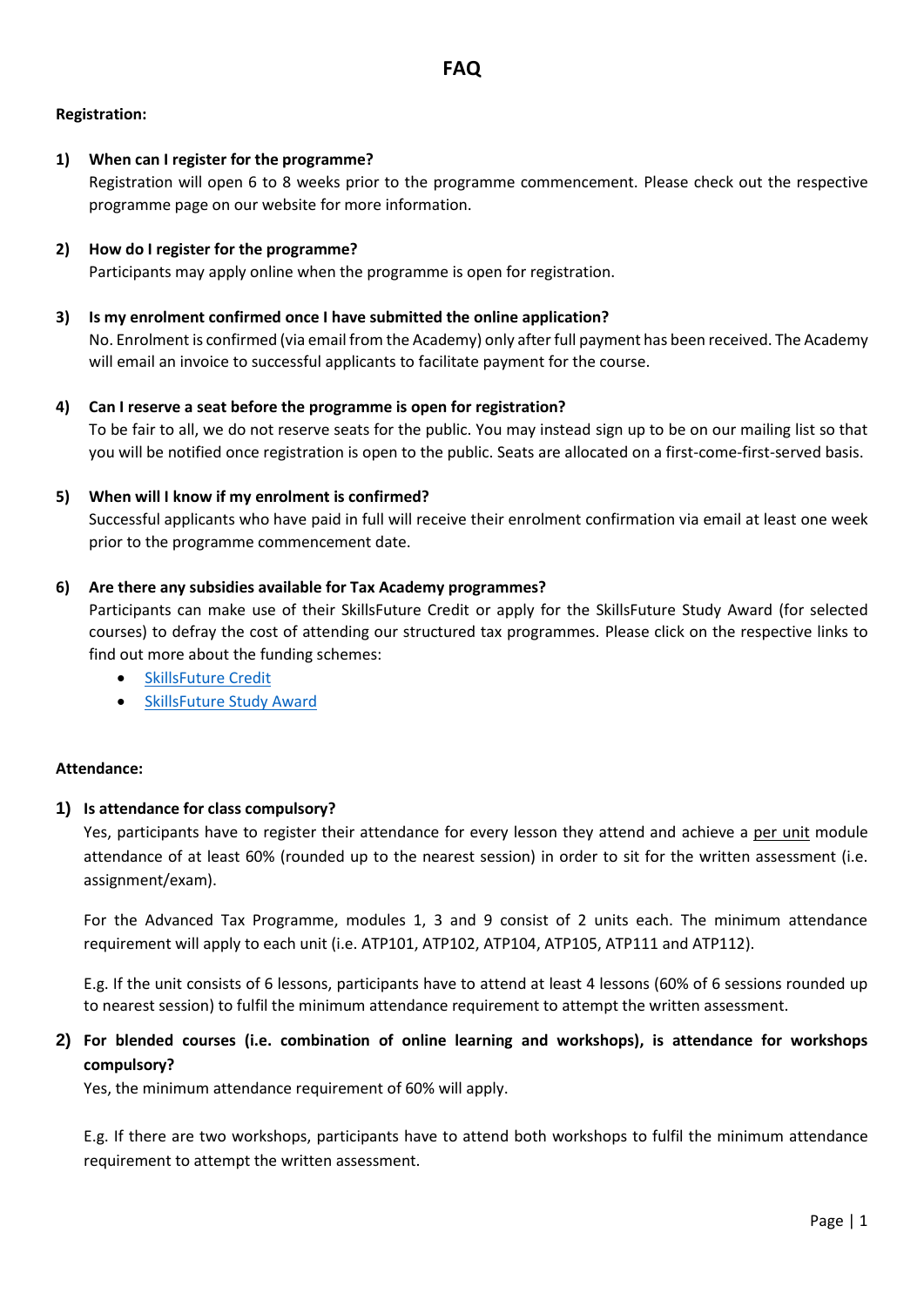**3) Is there any replacement for missed classes?**  There will be no replacement lessons.

## **Examination:**

- **1) Are there exams for all courses?** Yes, except fo[r International Tax](mailto:https://www.taxacademy.sg/executive-tax-programmes/international-tax) structured courses.
- **2) Are exams open or closed-book? Can I bring along the Tax Acts?**  This varies amongst the courses. Please refer to the exam details of the respective courses.
- **3) Are exams held on weekdays or weekends?** For Level I and II courses, exams are normally held on weekdays, during office hours. For Level III courses, exams are usually held on Saturday mornings.
- **4) What if I am unable to take the scheduled exam due to work or medical reasons?** You may defer your exam, subject to approval on a case-by-case basis. Participants should inform the Programme Executive via email and attach the supporting documents (e.g. copy of medical certificate, air ticket, etc.). There will be an administrative fee of \$53.50 (inclusive of GST).
- **5) Will I be able to choose the date of the deferred exam once the Academy has approved my request?** No, participants will sit for the exam with the next intake or on a date as determined by the Academy.

#### **6) What happens if I fail my exam?**

Participants who fail the exam can apply to re-sit for the exam by completing the exam registration form. There will be an administrative fee of \$53.50 (inclusive of GST).

#### **7) What happens if I fail more than once?**

A maximum of 3 attempts are allowed per exam. Thereafter you would have to sign up and attend the course again (with full payment of course fees) in order to sit for the exam.

#### **8) Can I sit for the exams, without attending the classes?**

No, participants will need to achieve at least 60% attendance to be eligible for the written examination.

#### **9) What do I receive after the exams?**

For Level I and II courses, participants will receive a certificate of achievement with a grading. For Level III courses, participants will receive a result slip. Participants on the full programme will receive a certificate of accomplishment.

#### **Billing:**

#### **1) What are the modes of payment for the fees?**

- Internet banking/Bank transfers/GIRO
- PayNow
- Telegraphic transfer (for overseas participants). Participant to bear all bank charges.